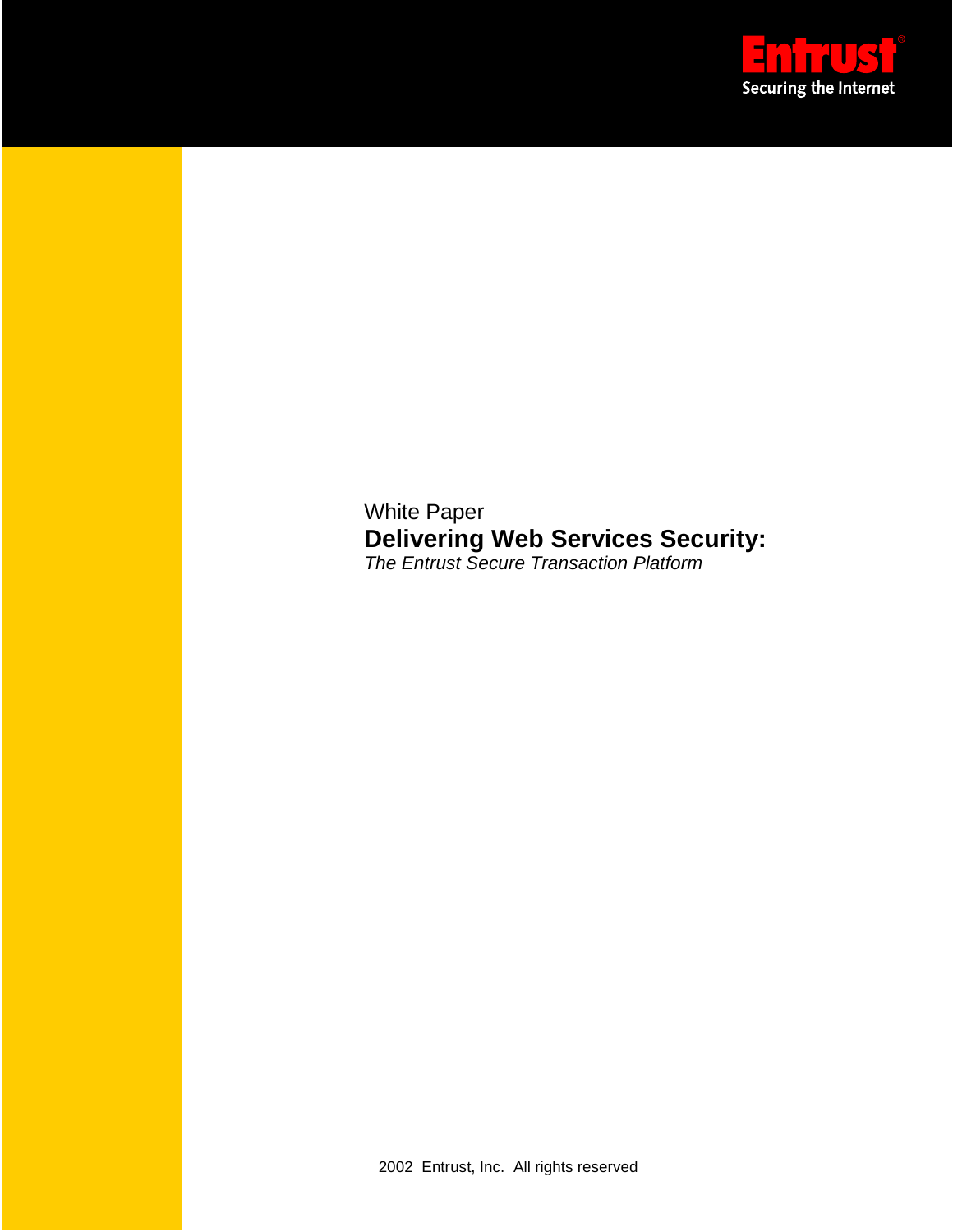Entrust is a registered trademark of Entrust, Inc. in the United States and certain other countries. All other Entrust product names and service names are trademarks of Entrust. All other company and product names are trademarks or registered trademarks of their respective owners. The material provided in this document is for information purposes only. It is not intended to be advice. You should not act or abstain from acting based upon such information without first consulting a professional. ENTRUST DOES NOT WARRANT THE QUALITY, ACCURACY OR COMPLETENESS OF THE INFORMATION CONTAINED IN THIS ARTICLE. SUCH INFORMATION IS PROVIDED "AS IS" WITHOUT ANY REPRESENTATION AND/OR WARRANTY OF ANY KIND, WHETHER EXPRESS, IMPLIED, STATUTORY, BY USAGE OF TRADE, OR OTHERWISE, AND ENTRUST SPECIFICALLY DISCLAIMS ANY AND ALL REPRESENTATIONS, AND/OR WARRANTIES OF MERCHANTABILITY, SATISFACTORY QUALITY, OR FITNESS FOR A SPECIFIC PURPOSE.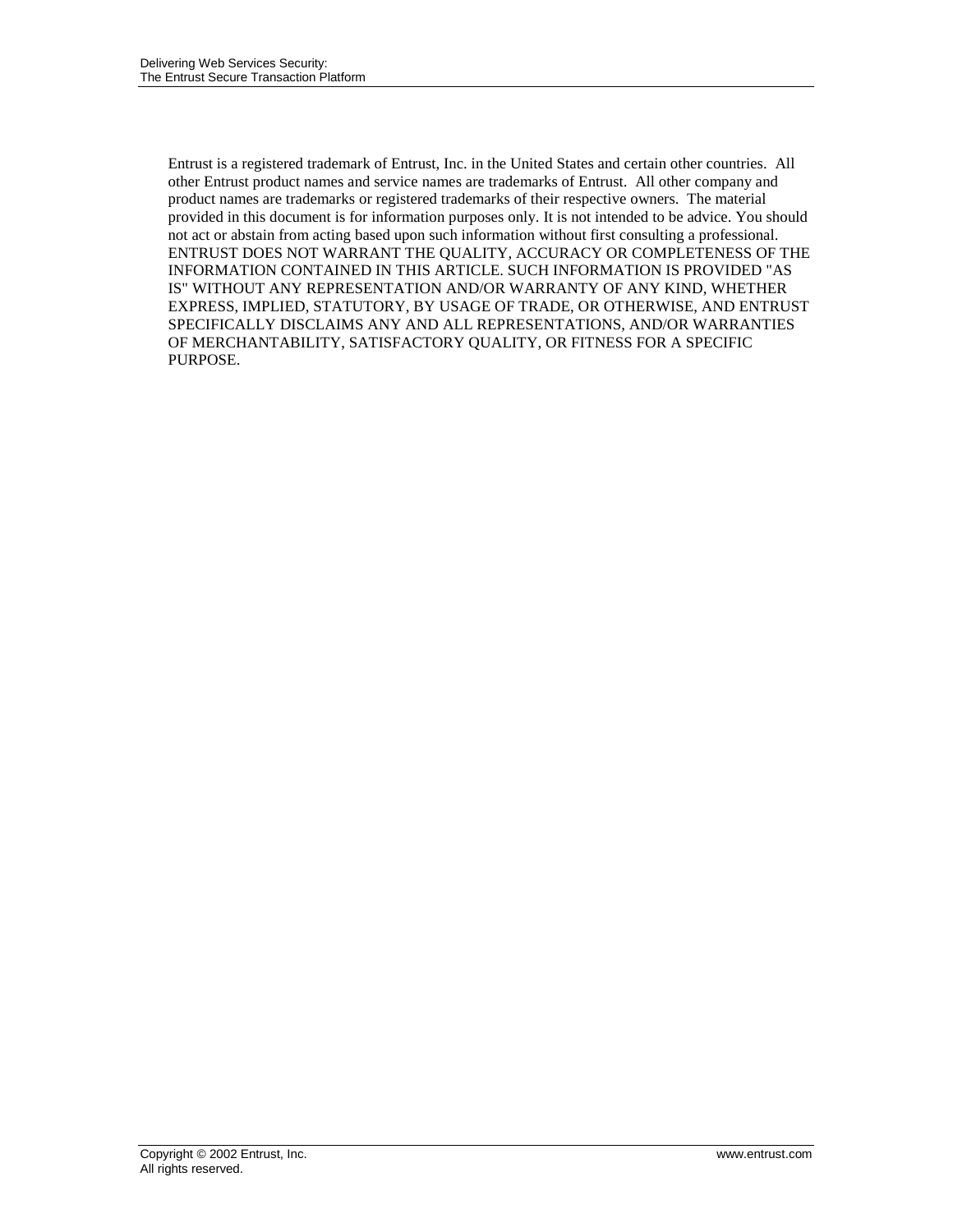"Web services technology lets firms interconnect software systems **faster and cheaper**. And companies that also apply a **Web services approach** to new software development improve their chances of being able to adapt it to new business needs."

> Forrester Research "Executive Overview: Web Services" October 2001

## **1.0 Introduction**

The next wave of computing for the IT industry will be focused on addressing the needs and challenges of business integration using Web service architectures and technology. Organizations that are able to leverage Web services to quickly integrate their business processes within their enterprises and with their business partners and customers will benefit from the efficiencies of automation and faster customer service.

Business integration is an evolution of previous computing models. Mainframe computing first introduced the ability to centralize and automate electronic processing of transactions. Client/server computing allowed for decisions and processing to be moved closer to the individual. E-business and the Internet made information and commerce readily available to employees, customers and suppliers. Web Portals have allowed companies to personalize the information based on each unique individual and role; essentially integration of information for the individual. Now, Web services will provide this same level of connectivity to business applications.

"The **business benefits** of Web services can be erased in an instant if a customer's security is compromised or critical business intellectual property is exposed."

Gartner "How to Be Leading Edge— And Safe—With Web Services" February 2002

A key enabler for extending access to information and business processes has been the level of security and trust organizations can implement in their systems. As organizations provide wider access to their sensitive information, the risk of serious damage due to malicious manipulation becomes a critical challenge. Now, as companies automate their sensitive business processes and transactions internally and with the outside world, security becomes essential, particularly because of the need to ensure that automated processes remain well-behaved and in control at all times.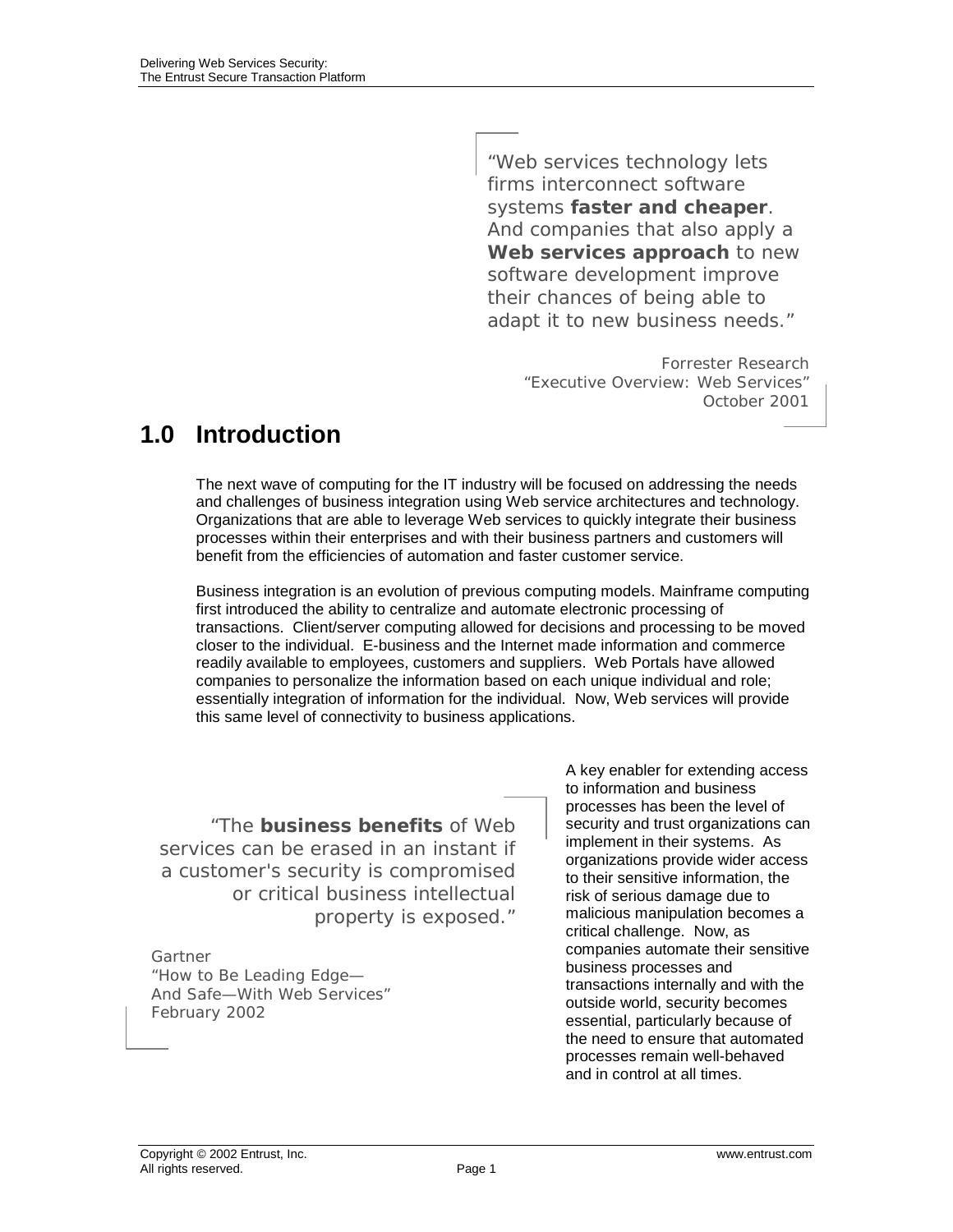In the past, Entrust's solutions and customers have been focused on enabling trusted transactions in client-server and Web portal applications. Entrust is now extending its product family to enable the trust and security demanded for transactions as organizations move to deeply integrate business processes with their customers and business partners.



The **Entrust Secure Transaction Platform** will help you to extend investments ΠN in secure client/server and Web portal solutions to **secure Web services**.

The paper discusses how Web services will be the fundamental technology platform for business process integration and how Entrust plans to deliver a set of fundamental security capabilities for Web services based on a new security platform — the **Entrust Secure Transaction Platform**.

# **2.0 Web Services: Enabling Business Integration**

The universal acceptance of two key standards — TCP/IP and XML — has created the technical foundation to enable companies to share information and deeply integrate business processes. Building upon these two standards, extensive industry effort has been initiated to develop a framework for interoperability between disparate business processes. This framework is known as Web services. IBM, Sun, BEA, and Microsoft have all announced major strategic investments and supporting product roadmaps that indicate wide-reaching support and adoption for these standards. The result of these initiatives and investments is a technology base that allows organizations to integrate their key business processes within their enterprise networks and across the Internet with their suppliers and customers.

### **2.1. Securing Web Services**

By building on widely accepted standards that enable easier connectivity between applications, Web services simplifies the development of business-to-business applications, reducing time-to-market and greatly improving the ability to change these applications over time. At the same time, the security mechanisms required for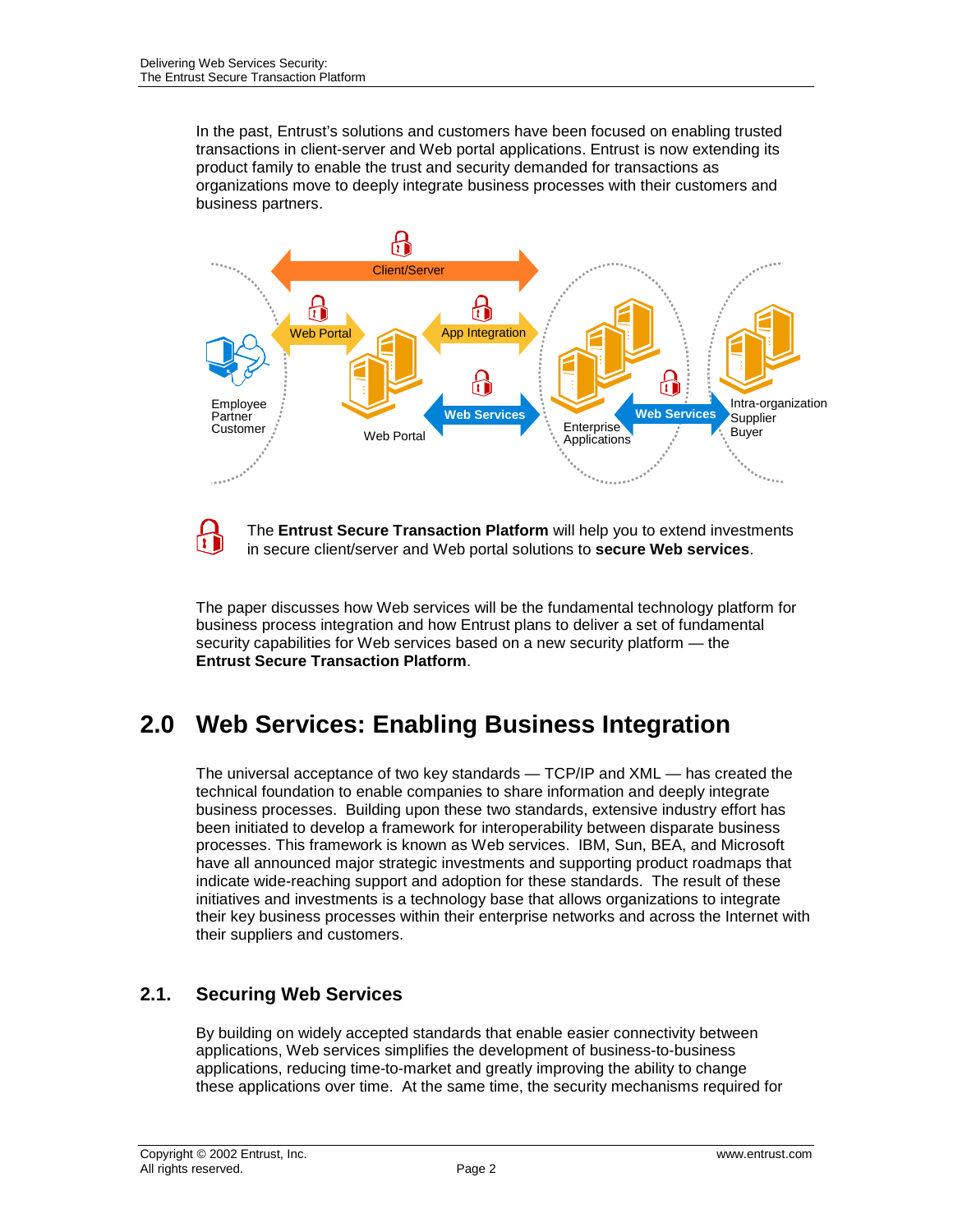these applications must be sufficient to protect the sensitive and valuable transactions that will use Web services. Consequently, Web services will require security technologies that go well beyond the basic Secure Sockets Layer (SSL) of the browser-driven Web.

"To guard against snooping and fraud in system-to-system connections, **Web services need security** features like encryption, authentication, and non-repudiation that go beyond SSL."

Forrester Research "Start Using Web Services Now" December 2001 While a key enabler for browser-based ecommerce transactions, SSL has two fundamental issues that limit its applicability to high-value business transactions. First, SSL provides security only for the duration of the session set up between a browser and Web server. While this is important, the need for securing the transaction does not end at the point the connection is broken — for many business transactions, it is often critical for the security to persist beyond this limited session. Second, the technical details of SSL dictate that it is unable to digitally sign transactions to support "non-repudiation", the concept of preventing participants from later denying that valid transactions did indeed take place again, a key requirement for many business transactions.

A security solution for Web services must address the fundamental security issues of:

- **Identification** how can the service provider be confident that the requestor is who they claim to be, and vice versa? And, how can a service provider easily support the multiple types of identification methods (for example, digital certificates, userIDs and passwords, and more…) that exist today and will continue to exist for the foreseeable future?
- **Entitlements** how can the application determine whether the requestor is approved to use the service?
- **Privacy** how can Web services transactions be protected from unauthorized access during end-to-end transmission and storage?
- **Verification** how can an auditable record be created to help bind each party to the transaction?

In addition, a security solution for Web services cannot be considered as a standalone technology issue. Organizations require consistent security implementations that can be used across their enterprise, Web portal and Web services applications. Consequently, organizations need to consider how their security solution for Web services leverages and interoperates with their security solutions for enterprise and Web portal applications.

To illustrate why this is important, consider an organization that is in the process of deploying Web services-based applications, but which also currently operates a Web portal to protect resources that are accessed by the same user group (this group could include employees, suppliers, citizens, or even other computer applications). To achieve a greater return on investment, it is important to maintain centralized control over the administration of these user identities so that the security is applied consistently and at the lowest total cost.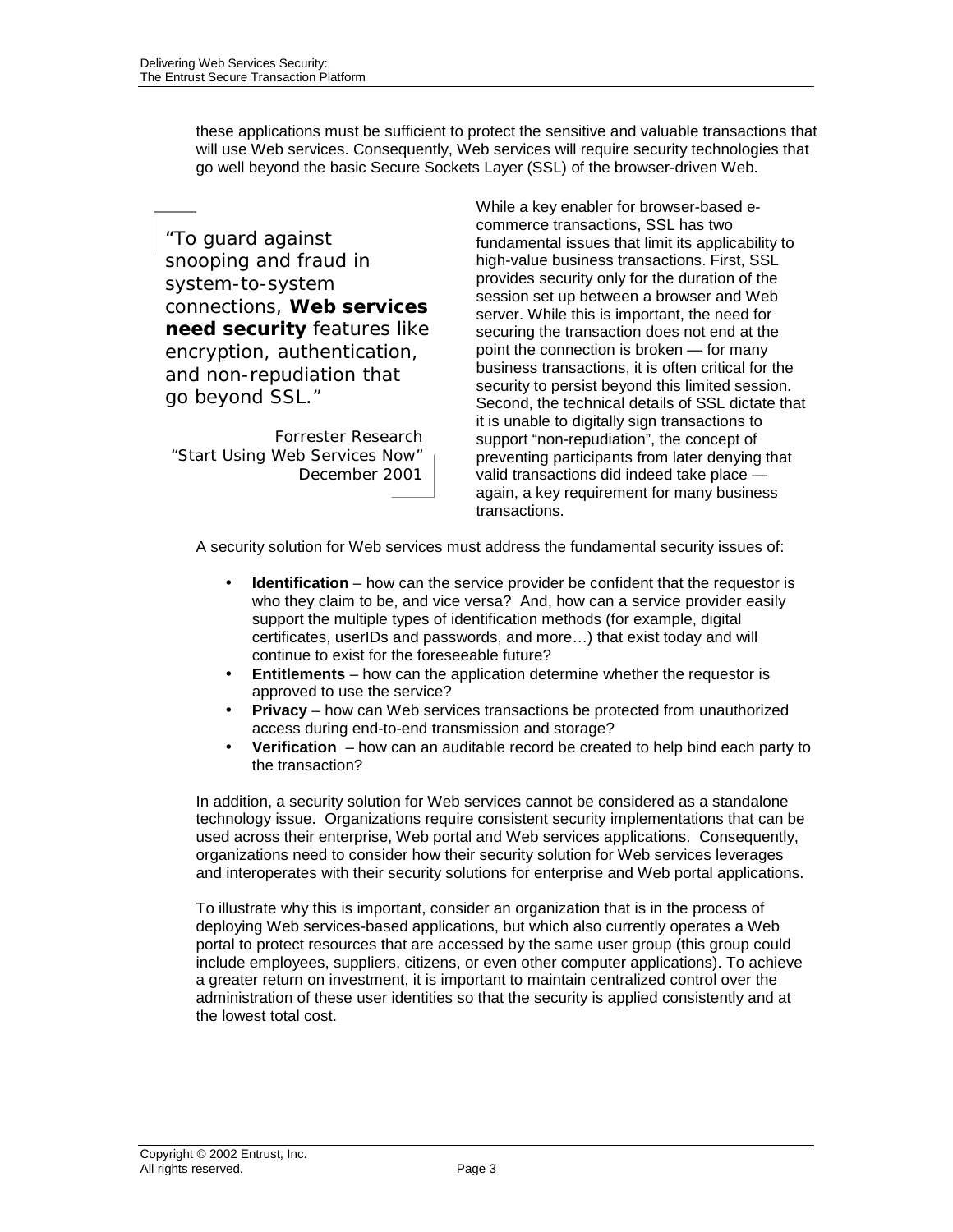# **3.0 Entrust Secure Transaction Platform**

The Entrust Secure Transaction Platform is a new product portfolio that delivers the fundamental security that will enable Web services transactions. It builds upon the expertise and solutions developed by Entrust over the past 10 years.

Initially, the Entrust Secure Transaction Platform consists of a set of Foundation Security Services that provide essential security capabilities to enable secure transactions. These services provide the building blocks for integrating identification, entitlements, verification, and privacy into transactions. These fundamental trust services are provided through Web services interfaces that allow for easier integration and deployment.

Foundation security services include the following:

- **Identification Service**
- Entitlements Service
- Verification Service
- Privacy Service

The following sections describe the purpose of each of these services.

#### **3.2. Identification Service**

The Identification Service allows Web services application developers to avoid having to understand the complexities of identifying other Web services and users. Through handling multiple types of identification methods (for example, userIDs and passwords, digital certificates, …) on behalf of Web services applications, the Identification Service provides a centralized capability for managing the different types of authentication methods that organizations have to deal with internally among different systems and externally when integrating business processes with customers and partners.



The Identification Service also provides an administrative interface for organizations to define the community of users (and the type of identities that will be accepted) that are to be trusted across the variety of identification methods handled by the service. For example, organizations can specify the set of userIDs and passwords that are trusted for executing transactions. Similarly, organizations can easily specify — with flexibility and fine-grained controls — the community of digital certificates that are trusted.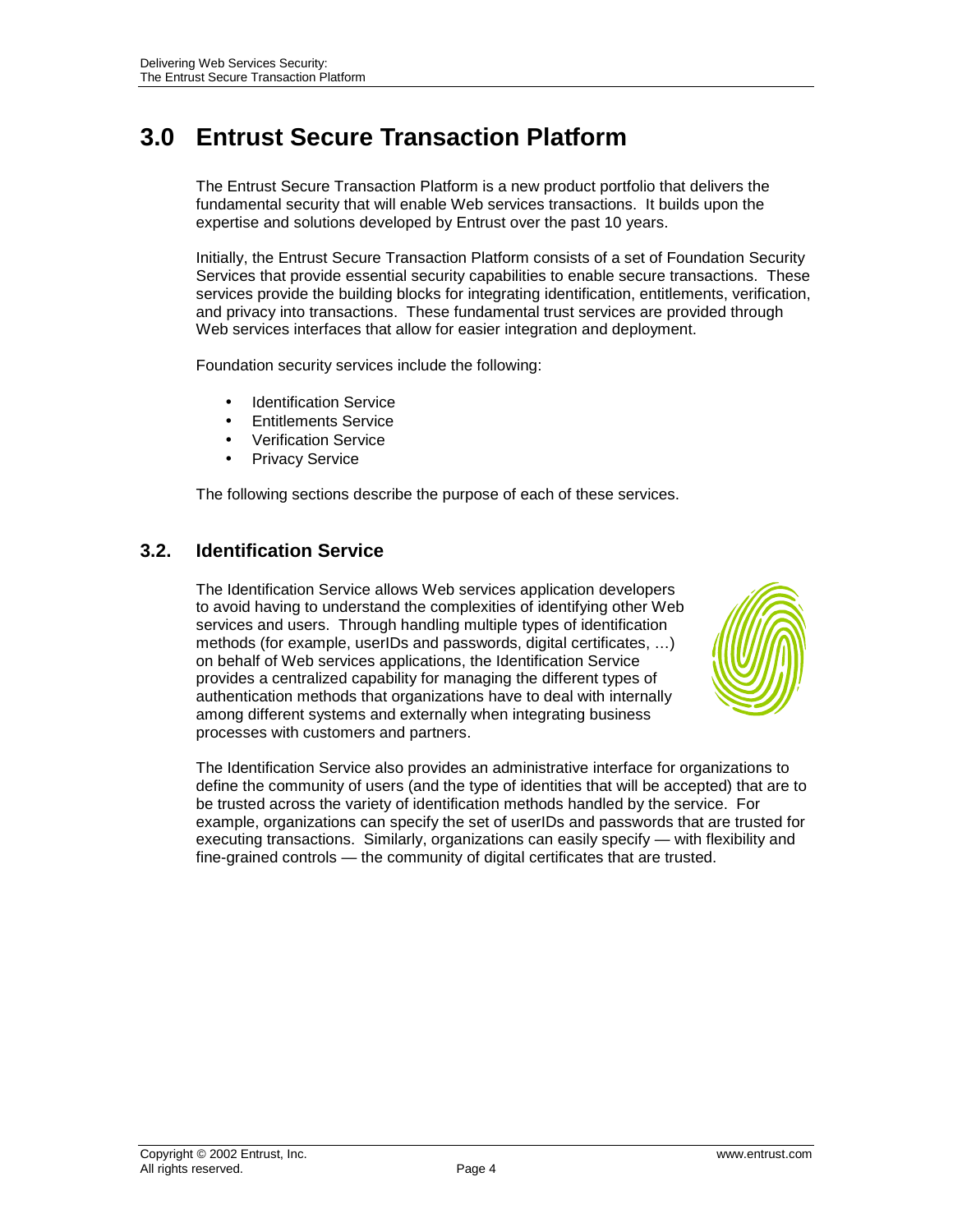From userIDs and passwords all the way up to strong identification through digital certificates (with and without smart cards), the **Identification Service**  understands identification methods and knows which identities the organization trusts.

The Identification Service enables organizations to centrally control which identities are trusted for automated Web services transactions — even though the administration of this information may be distributed across the organization — so that each Web services application does not have to manage these issues independently.

Digital certificates are expected to be the primary mechanism used by Web services to identify themselves. Through its long history and experience in providing digital certificate solutions, Entrust already has the software base required for a comprehensive digital certificate capability. Similarly, the Entrust GetAccess™ single sign-on and entitlements product for Web portals already knows how to manage many different types of identification methods, including digital certificates. Consequently, Entrust is leveraging existing, industry-leading technology, knowledge, and experience to create a flexible, reliable, and scalable Identification Service.

Through its continuing commitment to implementing standards for Web services, Entrust is building the Identification Service using standard identification mechanisms, including the proposed SAML (Security Assertion Markup Language) standard for authentication. More information on SAML can be found on the Entrust Web site at:

www.en[trust.com/resources/standards/saml.htm](http://www.entrust.com/resources/standards/saml.htm) 

Entrust plans to deliver the first release of the Identific[ation Service in Q1 20](http://www.entrust.com/stp/identification.htm)03.

### **3.3. Entitlements Service**

After the originator of a Web services transaction (typically in the form of a SOAP message) has been identified— and a determination made as to whether or not to trust them— a decision must be made as to whether or not the requested action should be performed.



The purpose of the Entitlements Service is to confirm that the entity trying to access a Web service (and other types of resources, also) has the right to do so. Like the Identification Service, the Entitlements Service makes it possible for Web services applications to focus on business logic and rely on fundamental security operations occurring centrally in Foundation Security Services by "outsourcing" the entitlements decision.

Because Web services applications will drive automated business process, organizations running these services need to know that entities attempting to access their Web services are entitled to do so … and that specification of these entitlements policies can be done in an easy-to-manage, centrally controlled administrative system.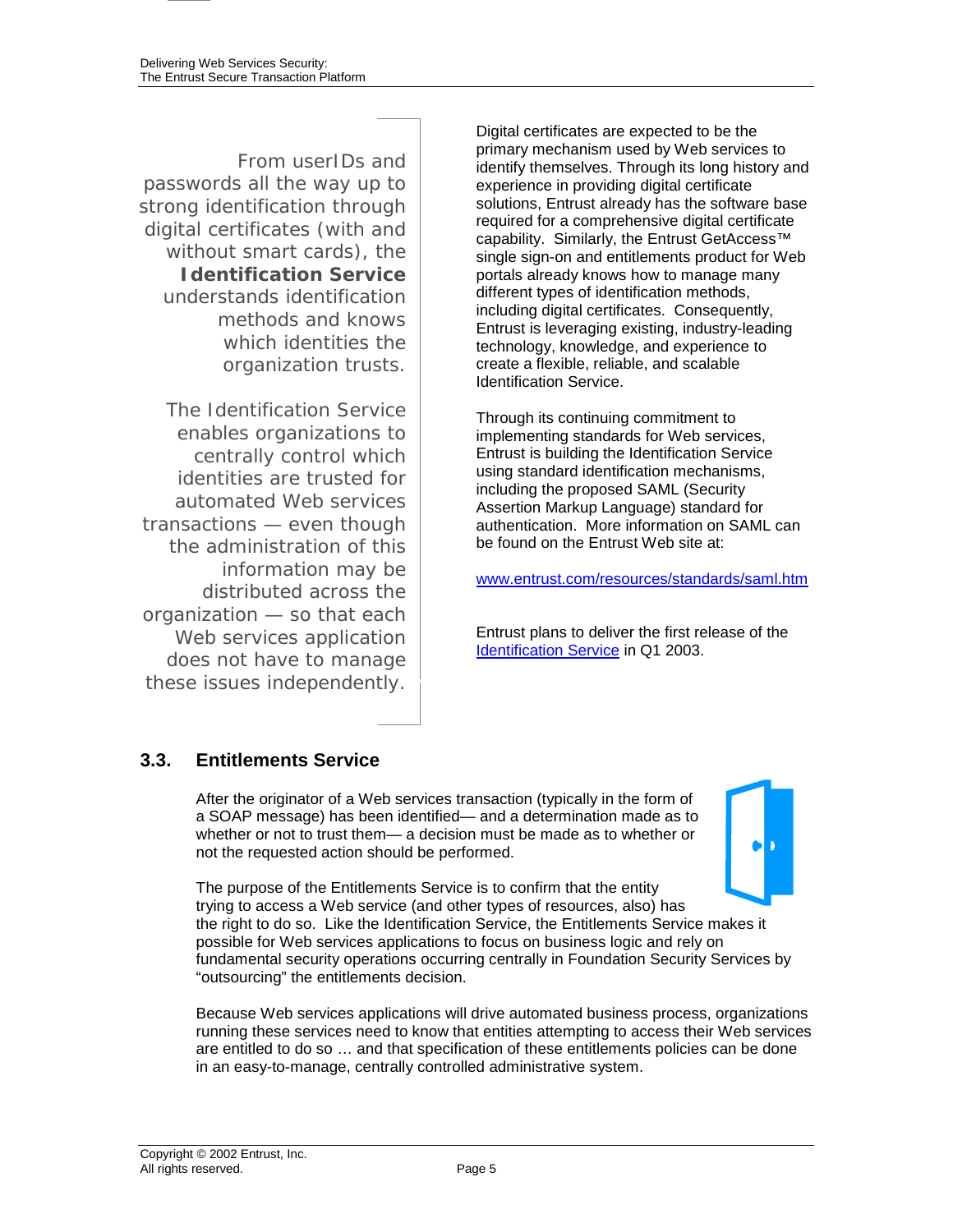Organizations must centrally specify access entitlements to Web services interfaces so that business processes automated through Web services can be secure and well-controlled.

The **Entitlements Service** drives both the centralized administration of access entitlements to Web services interfaces and interfaces that allow applications to check those entitlements.

Today, the Entrust GetAccess product provides entitlements capabilities for Web portal applications exactly in this manner. Through a centralized administrative capability, organizations administer the resources (for example, Web pages and applications) that identities can access through single sign-on to the portal. Entitlements are verified in a way that is transparent to the Web portal application. This solution makes it possible for application developers to focus on business logic rather than worrying about security.

The Entitlements Service leverages and extends the capabilities that Entrust GetAccess provides today to Web services environments.

As a further demonstration of Entrust's commitment to implementing standards for Web services, Entrust is building the Entitlements Service using the SAML (Security Assertion Markup Language) standard for authorization assertions. More information on SAML can be found at the Entrust [Web site.](http://www.entrust.com/resources/standards/saml.htm) 

Entrust plans to deliver the first release of the [Entitlements Service](http://www.entrust.com/stp/entitlements.htm) in Q1 2003.

### **3.4. Verification Service**

The Verification Service is designed to deliver integrity and accountability capabilities for Web services transactions through centralized digital signatures and timestamping. These services provide critical functions for business-to-business transactions because those transactions typically involve some or all of the following elements:

- Digital signatures to represent approval of the transaction by the organizations involved in the transaction
- Evidence that the transaction occurred at a particular moment in time
- Verification that the transaction has not been altered since it was signed
- And, to deliver auditable records, all of the above must be maintained with the transaction itself for a significant period of time after the transaction occurred

The **Verification Service**  confirms the integrity and accountability of transactions through centralized digital signature and timestamping services.

The digital signature capability of the Verification Service provides "organizational signatures" on transactions (rather than the signatures of individuals), a concept which is analogous to the concept of a "corporate seal of approval" on paper transactions. These digital

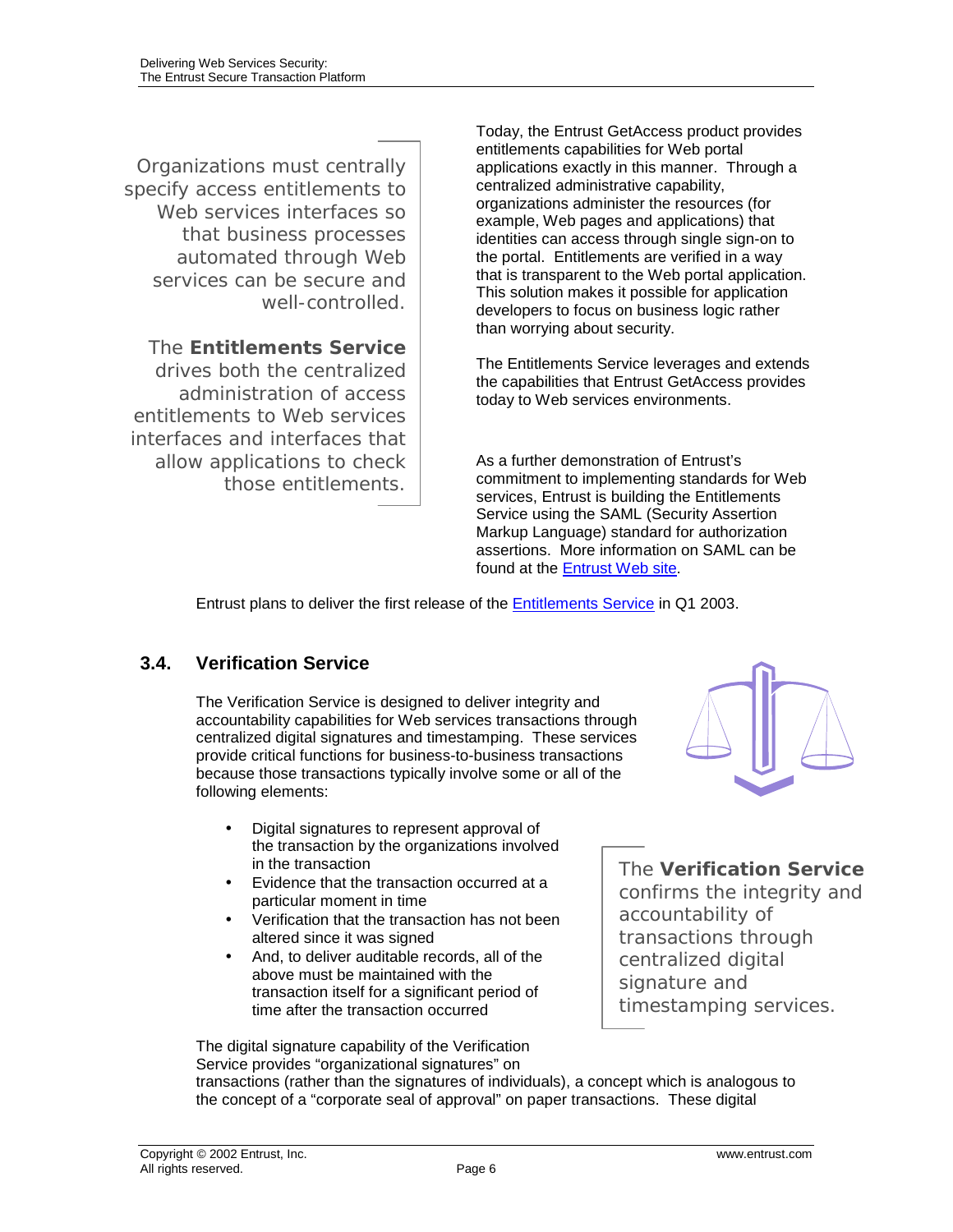signatures, which conform to the XML Digital Signature standard, verify the organization(s) that signed the transaction and assess whether the transaction has been altered in any way since it was signed.

For more information on the XML Digital Signature standard, refer to the W3C site at [www.w3c.org.](http://www.w3c.org/)

As the name indicates, the timestamping capability of the Verification Service allows a transaction to be 'notarized' as having occurred at a particular moment of time.

Entrust plans to deliver the first release of the [Verification Service](http://www.entrust.com/stp/verification.htm) in Q4 2002.

### **3.5. Privacy Service**

Rather than each Web services application having to understand how to encrypt information, the Privacy Service takes care of the complexity of using cryptographic keys to provide data encryption in a centralized service. This service understands how to encrypt information so that only specific entities (for example, individuals or other computer processes) can access that information.



The same experience in providing digital certificate solutions applied to the Identification Service, is being leveraged to create a flexible, robust, and scalable Privacy Service.

With the availability of the Privacy Service, application developers can access a full range of encryption capabilities with minimal integration effort. Because the Privacy Service knows how to find, validate, and apply users' digital certificates for encryption, developers can focus on the business logic of their applications and let the Privacy Service focus on the details of data encryption.

For instance, if an enterprise specified a security policy that required that only certain portions of a Web services transaction be encrypted (for example, specific aspects of a SOAP message would be encrypted and the rest left in the clear to make it available for intermediate routing, logging or other activities) the Privacy Service would make it quicker and easier to conform to this policy.

The **Privacy Service** encrypts information so that only designated entities can access that information.

# **4.0 Integrating Web Services Security**

There are four methods of integrating Web services security into applications and business processes. Entrust believes (along with many industry analysts) that organizations require multiple of these integration methods to properly address their full suite of Web services security requirements. One of these integration methods has been available from Entrust for years and is already actively used for securing Web services by customers and other technology vendors.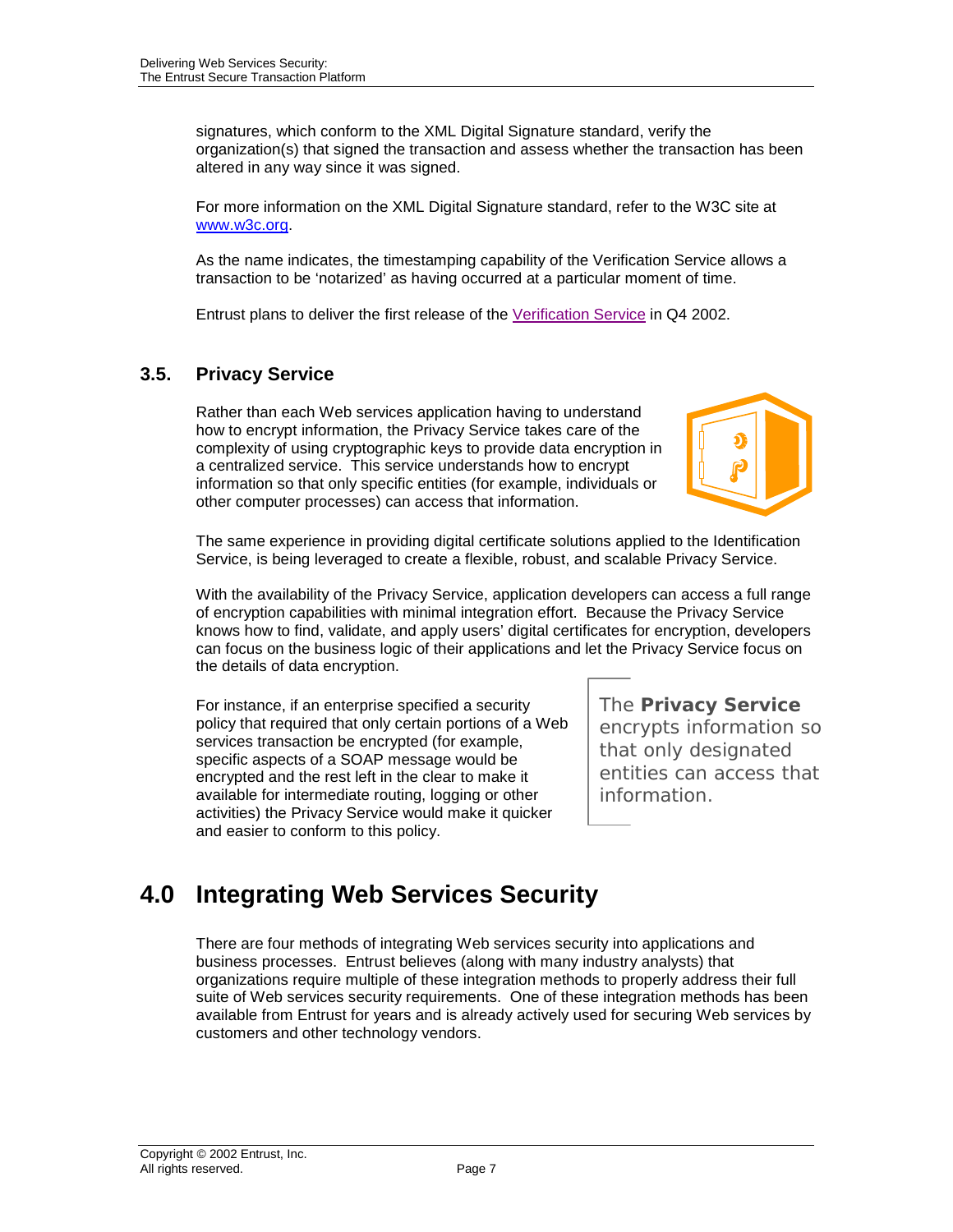The four methods of integrating security into Web services are the following, each of which is discussed in more detail in the following subsections:

- Security Toolkit integration
- Direct integration with Foundation Security Services
- "SOAP firewall" integration
- Application server plug-in (or "filter") integration

#### **4.1. Security Toolkit Integration**

The traditional method of integrating security into applications through the use of embedded security toolkit functionality will continue to be used as a method of integrating security into Web services applications. With this integration method, developers include the security functionality they need directly into their applications.

Entrust has [current customers](http://www.entrust.com/success/index.htm) and [partners](http://www.entrust.com/partners/index.htm) using the Entrust Authority™ Security Toolkit for Java for Web services security.

Among many features, the Entrust Authority Security Toolkit for Java includes the capability to create standards-compliant XML Digital Signatures and XML Encryption data objects, and to establish secure sessions through SSL. This Toolkit also includes Entrust's advanced key and digital certificate management capabilities that make it easier for developers to integrate security into applications. (For more information on the Entrust Authority Security Toolkit for Java, visit: [http://www.entrust.com/authority/java/index.htm\)](http://www.entrust.com/authority/java/index.htm)

While the use of security toolkits will continue to be a valuable method of integrating security into Web services applications, there are other interesting options for enabling security as well, including having applications directly call security services available as part of the Entrust Secure Transaction Platform.

#### **4.2. Direct Integration with Foundation Security Services**

Rather than embedding security functionality through a toolkit, Web services applications can directly call out to the Foundation Security Services delivered by the Entrust Secure Transaction Platform.

This platform offers Web services interfaces to application developers; consequently, applications can interface directly with the Foundation Security Services in a loosely coupled manner.

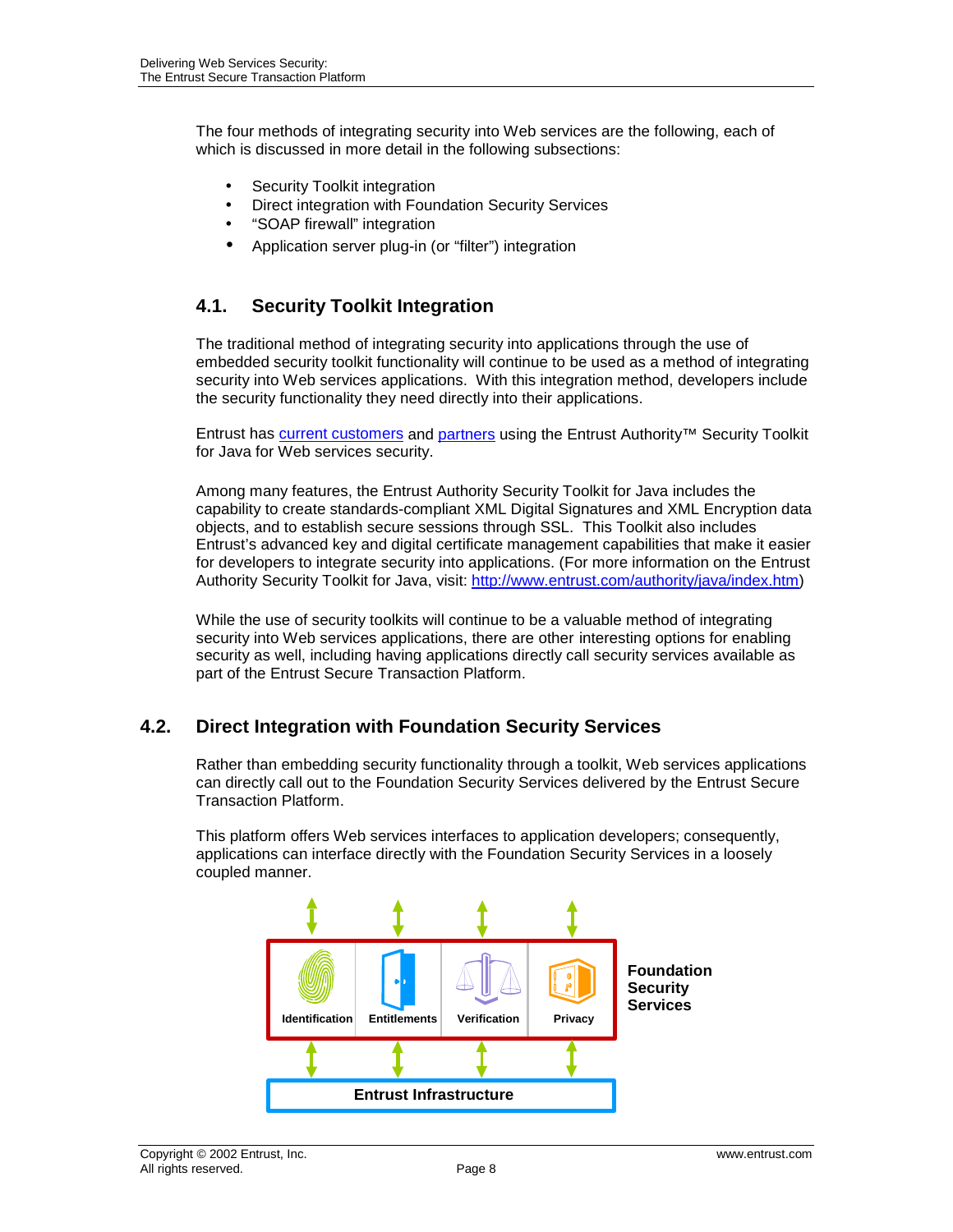When integrating security in this manner, for example, an application would directly call out to the Identification Service to determine if it should accept a Web services transaction from another service. In this example, the application might receive a digitally signed SOAP message, where the digital signature on the message can be used to identify the originator of the message and also provide integrity on the message contents. In such a case, the application would pass the signer's digital certificate to the Identification Service to determine whether or not the signer is trusted by the organization. Once the signer's identity is known to be trusted, the application could then send that identity to the Entitlements Service to determine if the signer has the right to send a SOAP request to the Web service.

In a similar fashion, a Web services application could interface with the Verification Service to obtain a centralized digital signature and timestamp on a transaction.

#### **4.3. "SOAP Firewall" Integration**

Another interesting opportunity for Web services is the potential to deliver security transparently to applications — which means that application developers can focus on the business logic of their applications rather than security. "SOAP firewalls" provide one method to deliver this transparent security; the other method is through the use of application server plug-ins (which are discussed further in the next section).



SOAP firewalls reflect the concept of application-level firewalls. These firewalls sit in the flow of information on a network and look for specific application-level messages and act upon those messages. In the case of SOAP firewalls, these products watch for SOAP messages and "transform" those messages as they pass through the firewall. In this type of architecture, the SOAP firewall can perform a wide variety of security actions on behalf of applications, including the following:

- Identifying the originator of an incoming SOAP message to validate that the identity is trusted by the organization
- Validating the entitlements of the originator of an incoming SOAP message to confirm they have a right to send a message to a particular Web service